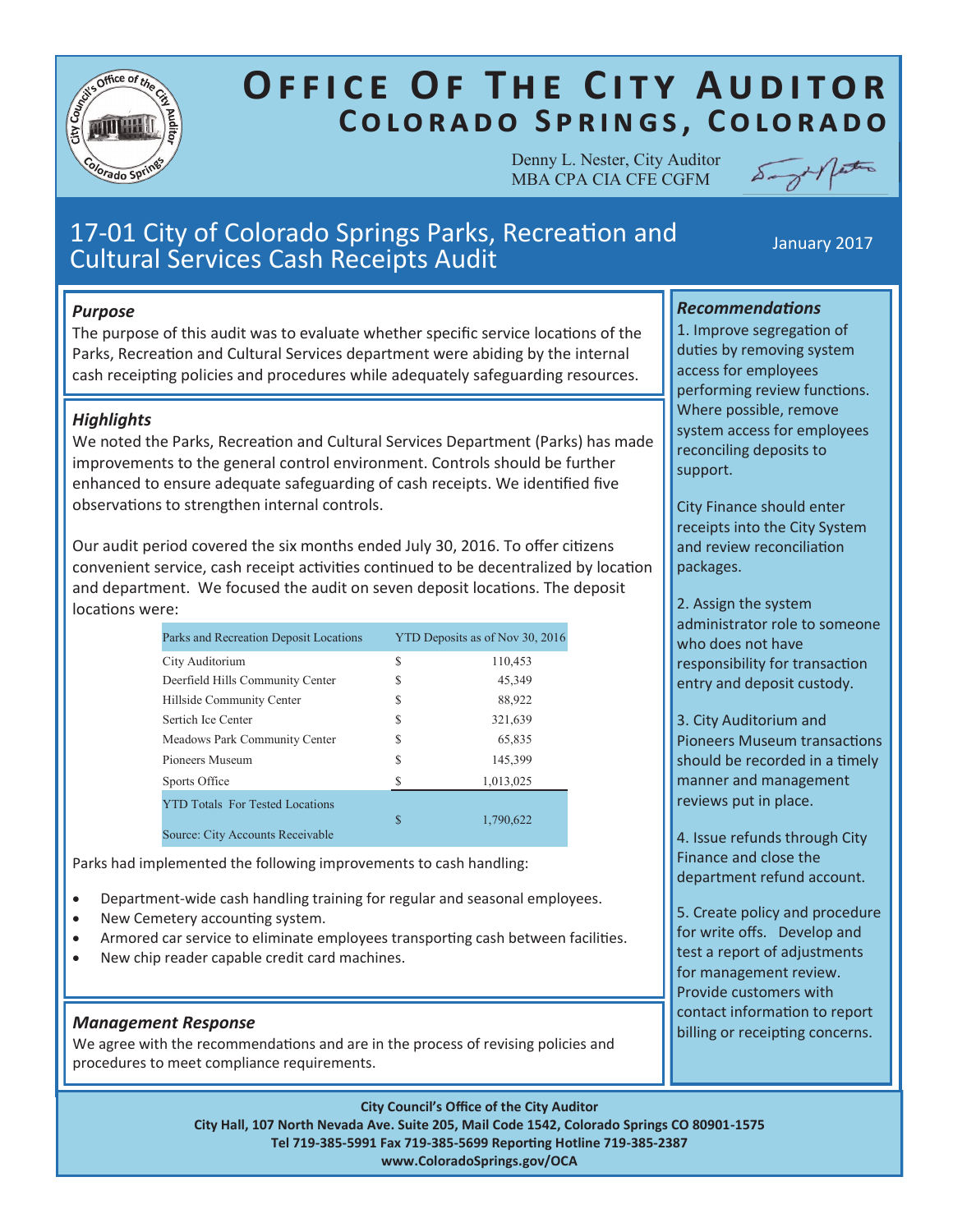### **17-01 CITY OF COLORADO SPRINGS PARKS, RECREATION AND CULTURAL SERVICES CASH RECEIPTS AUDIT**

### *Observation 1*

At some Parks locations receiving cash, duties were not segregated. To help mitigate risk, policy required a second employee be present to verify the deposit.

- Five employees with permissions in the local systems also had system permission to enter transactions in the City's system. This access could allow the employee to make an adjustment, and not record all cash transactions.
- In some instances, the original source documents were not required to be reviewed. Instead, a new report was run.

The second employee review would be more effective if the reviewer did not have access to the deposit, system permissions to enter transactions, and record deposits.

Segregation of duties requires key functions, such as receiving payment, recording transactions, custody of assets, and review, to be performed by separate employees.

### *Recommendation*

- Remove City and local system permissions for employees who perform second reviews of reconciliations. Where possible, remove systems access for reconcilers.
- Review original source documents during the reconciliation of deposit process. Require that cashiers sign their original reports.
- City Finance should enter receipts into the City's accounting system. Additionally, City Finance should assist with verification of deposit reconciliations.

### *Management Response*

*Parks, Recreation and Cultural Services -* We agree with the recommendation in that a separation of duties is most secure. Thus, we will revise our processes to eliminate the requirement for Parks Department staff to enter receipts into PeopleSoft. Rather, Parks and Recreation receipts will be sent to City Finance for entry. A meeting was held with City Finance to confirm this process and plan for implementation.

*City Finance -* City Finance agrees with the recommendations. City Accounts Receivable will work with Parks and Recreation personnel to assist with reconciling deposits as well as creating and entering receipts into the City's accounting system. This will require City Finance to have read only access to Parks and Recreation's system.

### *Observation 2*

The local system administrator created transactions, adjustments, prepared deposits, performed deposit reconciliations, and generated refund checks.

The system administrator for Parks should not have physical custody of assets (deposits), and system access.

### *Management Response*

*Parks, Recreation and Cultural Services -* We agree with the recommendation in that there should be a separation of duties where feasible. The primary System Administrator has been relocated to a different office building so there will be no physical custody of assets going forward. The permissions for the backup System Administrator are being evaluated to determine if there are ways to have increased segregation of duties while still performing necessary functions.

#### *Recommendation*

Assign the system administrator role to someone that does not process transactions or have custody of cash.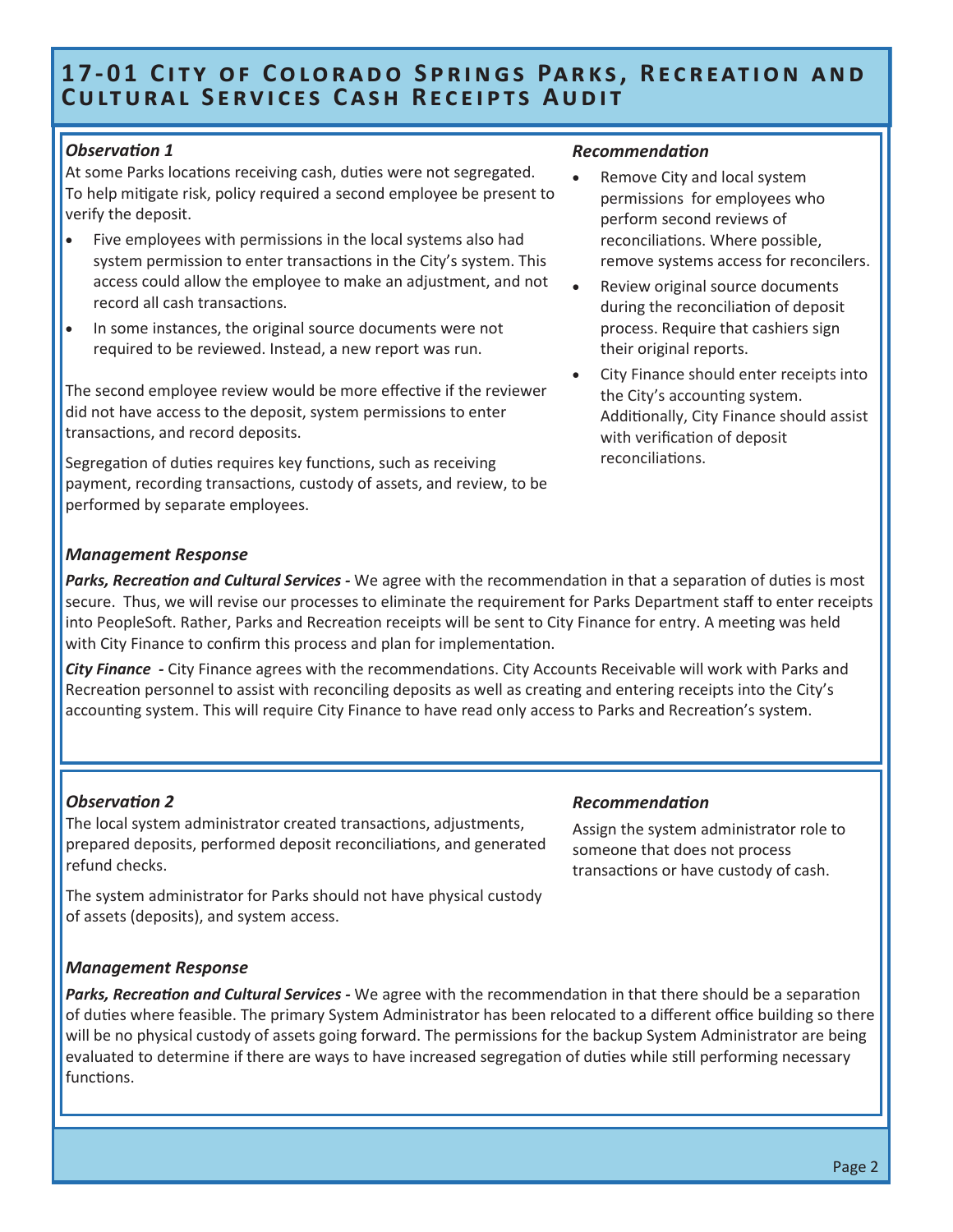### **17-01 CITY OF COLORADO SPRINGS PARKS, RECREATION AND CULTURAL SERVICES CASH RECEIPTS AUDIT**

### *Observation 3*

Cash receipts were not reconciled to source documentation at two locations.

- 1. Monies received by the City Auditorium were not reconciled to corresponding contracts.
- 2. Listings of payments received by the Pioneers Museum staff were not prepared in a timely manner or reconciled to source documentation.

The City Auditorium and Pioneers Museum do not have an automated system to record and report cash transactions. Therefore, monthly review by management should be developed to improve the control environment.

### *Management Response*

#### *Recommendation*

- Record receipts immediately, such as when mail is opened or lockboxes emptied.
- Reconcile deposits to original records to ensure deposits are complete.
- Parks management should perform a monthly management review of reconciliations and trend analysis of activity.

*Parks, Recreation and Cultural Services -* We agree with the recommendation and will develop and implement a process for review and cross-checking of contract amounts and cash receipts that incorporates additional reviews.

### *Observation 4*

Parks maintained a separate checking account to issue refunds. The employee issuing refund checks also processed transactions in the system, and prepared deposits. This employee also reconciled the account.

### *Recommendation*

The Parks refund account should be closed. City Finance should issue refund checks based on a report generated from the Parks system.

The time to process refunds would not increase significantly if refund checks were issued by City Finance through the regular disbursements process.

### *Management Response*

*Parks, Recreation and Cultural Services -* We agree with the recommendation. The Parks Department has two imprest checking accounts. The account used by the Parks Administration office has been closed and the account used by the Recreation Services Division will be closed within the next two months. Refunds will be processed by City Finance moving forward.

*City Finance* City Finance agrees with this recommendation. City Accounts Payable can complete a refund request within one week of receiving the request. City Finance believes this should be done immediately and City Finance will assist in any way possible.